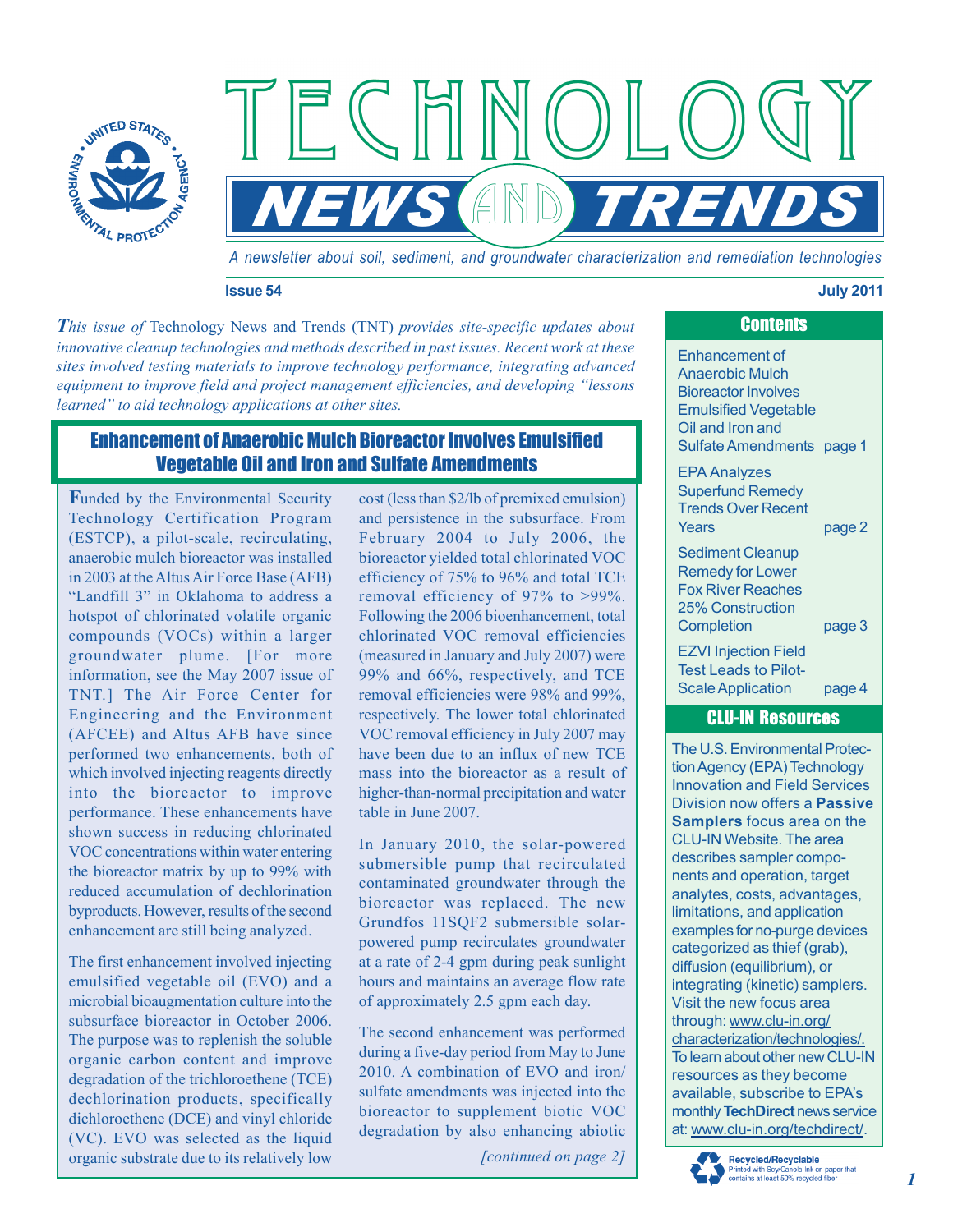### *[continued from page 1]*

degradation. Research suggested that this mixture of organic and inorganic amendments could stimulate production of reactive iron sulfide (FeS) minerals capable of degrading chlorinated VOCs abiotically through biogeochemical transformation. The objective of introducing iron and sulfate was to obtain a target FeS concentration in the bioreactor backfill of approximately 3,000 mg/kg, measured as acid volatile sulfide.

Design calculations for the iron and sulfate injection indicated that an FeS concentration of 3,000 mg/kg should abiotically reduce influent TCE concentrations by at least 70%. This calculation assumes an influent TCE concentration of 1,210 μg/L (based on July 2007 data), an average residence time of 7.5 days, and a conservative TCE degradation rate of 0.53 moles per day of TCE when exposed to 1.0 mole of FeS in contact with 1.0 liter of pore water.

Approximately 3,600 pounds of ferrous sulfate were mixed with 300 gallons of buffered EVO and 7,200 gallons of native groundwater were pumped from the nearby extraction trench sump. The mixture was pressure-injected into the subsurface bioreactor via four temporary, 4-foot-long injection screens driven to the bottom of the bioreactor, approximately 11 feet below ground surface (bgs) and about 5 feet below the water table.

The recirculation system was temporarily deactivated prior to the injection. Recirculation was then delayed for several weeks following injection to allow the EVO substrate to sorb to the bioreactor matrix. The delay also allowed the injected sulfate to be biologically reduced to hydrogen sulfide. The intended outcome was for the sulfide to react with ferrous iron to precipitate reactive FeS minerals within the bioreactor and immediately surrounding aquifer matrix.

Preliminary evaluation of groundwater quality data collected from October 2010 to May 2011 from monitoring wells screened within the bioreactor indicates that concentrations of TCE have remained below 5  $\mu$ g/L, relative to influent concentrations of TCE as high as 1,200 μg/L. In May 2011, the average reduction in the concentration of *cis*-1,2-DCE within the bioreactor was 90% relative to the influent concentration, and average concentrations of VC relative to the influent concentration remained stable. These data potentially indicate that biogeochemical degradation may be occurring because abiotic degradation of TCE generally does not produce intermediate dechlorination compounds. Samples of bioreactor material are currently being analyzed for mineral content to evaluate the formation of iron sulfide minerals.

Similar to other anaerobic bioremediation applications, the Landfill 3 bioreactor's effectiveness is expected to depend on longevity of the organic substrate and

maintenance of highly anaerobic conditions conducive to degradation of chlorinated VOCs. The 2010 EVO injection was designed to sustain the desired biogeochemical conditions for a minimum of 12-18 months–sufficient time to facilitate and sustain formation of reactive iron-sulfide minerals.

The cost of amendment injections totaled approximately \$30,000, including material and shipping costs of \$7,300 for the EVO product and \$4,900 for the iron and sulfate amendment. Between January 2010 when the bioreactor recirculation pump was replaced and May 2011, approximately 450,000 gallons of water were recirculated through the bioreactor. The final data from this pilot-scale demonstration will be combined with results from AFCEE demonstration projects being conducted at other Air Force bases to assess whether amendment injection to enhance abiotic biogeochemical transformation of VOCs is a technically viable and costeffective approach. AFCEE anticipates release of a final cost and performance report in early 2012.

*Contributed by Doris Anders, Ph.D., U.S. Army Environmental Command, [\(doris.anders@us.army.mil\)](mailto:doris.anders@us.army.mil), J. Seb Gillette, Ph.D., AFCEE [\(john.gillette.1@us.af.mil](mailto:john.gillette.1@us.af.mil) or 210-395- 8440), John Hicks and Bruce Henry, Parsons [\(john.hicks@parsons.com o](mailto:john.hicks@parsons.com)r 303- 764-1941) [\(bruce.henry@parsons.com](mailto:bruce.henry@parsons.com) or 303-764-1986)* 

# EPA Analyzes Superfund Remedy Trends Over Recent Years

**E**PA's Office of Superfund Remediation (ROD), ROD amendments, and solidification/stabilization was the most and Technology Innovation reported in explanations of significant differences, frequent ex situ technology. September 2010 that the Superfund approximately half of these treatment<br>remedial program continues to select a components involved in situ For groundwater treatment projects, the<br>treatment component for nearly half technol through 2008 records of decision technologies for source control, and *[continued on page 3]*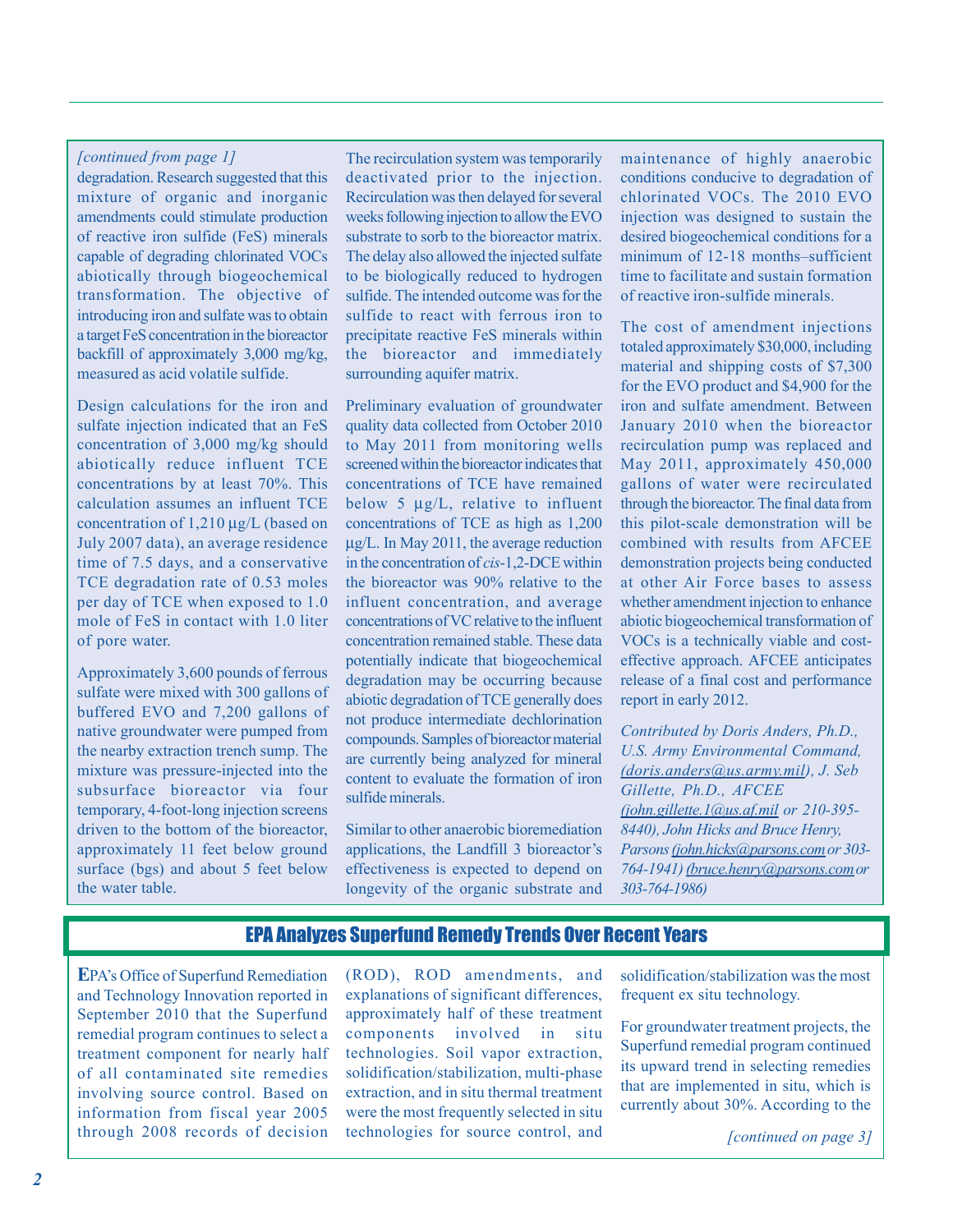## *[continued from page 2]*

2005-2008 decision documents, one or more of five treatment technologies were involved in nearly 98% of the in situ remedial projects for contaminated groundwater (Figure 1). For more information about the cleanup trends and EPA observations, see the *Superfund Remedy Report* (13th edition, September 2010; EPA-542-R-10-004), available at [www.clu-in.org/asr.](http://www.clu-in.org/asr) 



# Sediment Cleanup Remedy for Lower Fox River Reaches 25% Construction Completion

**A**ddressing sediment containing polychlorinated biphenyls (PCBs) in a 39-mile stretch of the Lower Fox River near Green Bay, WI, has involved an integrated approach of dredging, multiple cap designs, and natural recovery [*see October 2008 TNT*]. This approach has been used since 2008 to accommodate varying depths and concentrations of contaminants as well as restrictive site conditions such as in-water navigational structures, steep shorelines, and nearby commercial facilities. Project design calls for capping a total of 880 acres and dredging approximately 4 million  $yd^3$ of contaminated sediment, the largest sediment remediation project in the United States. Cleanup was achieved at one of the site's five operable units (OUs) in 2009, and completion at another OU is expected later this year, based on a site-specific cleanup goal of 1 ppm and a surface weighted average concentration goal of 0.25 ppm.

Since dredging began in 2004, EPA Region 5 and the Wisconsin Department of Natural Resources (WDNR) have worked with cleanup contractors to explore ways to streamline field operations and improve dredging efficiency. One

significant improvement was the integration of a global positioning system (GPS) with the relatively small (2-foot) cutterhead used for high production dredging (Figure 2). Use of this precision tool helped assure dredging of the targeted sediment with PCB concentrations exceeding 1 ppm. Another improvement involved introduction of a supplemental, 8-inch hydraulic dredge equipped with a Vic-Vac<sup>™</sup> suction dredge head. Focusing this smaller dredging unit on the sediment that remained after cutterhead pass-through was found to be more efficient in dredging areas with thin layers of PCB-contaminated sediment overlaying hard-pan clay. To reduce use of petroleum products in the field and associated toxicity in the event of spills, vegetable oil-based hydraulic fluids are now used routinely in the dredging and auxiliary equipment.

Implementation of these methods led to larger dredging volumes of the targeted sediment; approximately 620,000 yd3 were dredged in 2009 and 740,000 yd<sup>3</sup> in 2010. Sediment with PCB concentrations exceeding the 1 ppm threshold but less than 50 ppm were transferred to a hazardous waste management facility located 30 miles from the site. A relatively small sediment volume (less than 5% of the total) with PCB concentrations of 50 ppm or more will be transferred to a TSCA-approved disposal facility (regulated by EPA under the Toxic

*[continued on page 4]* 



*Figure 2. Incorporation of GPS equipment into Lower Fox River dredging operations enabled surgical removal of contaminated sediment, to the measurable level of inches rather than feet.*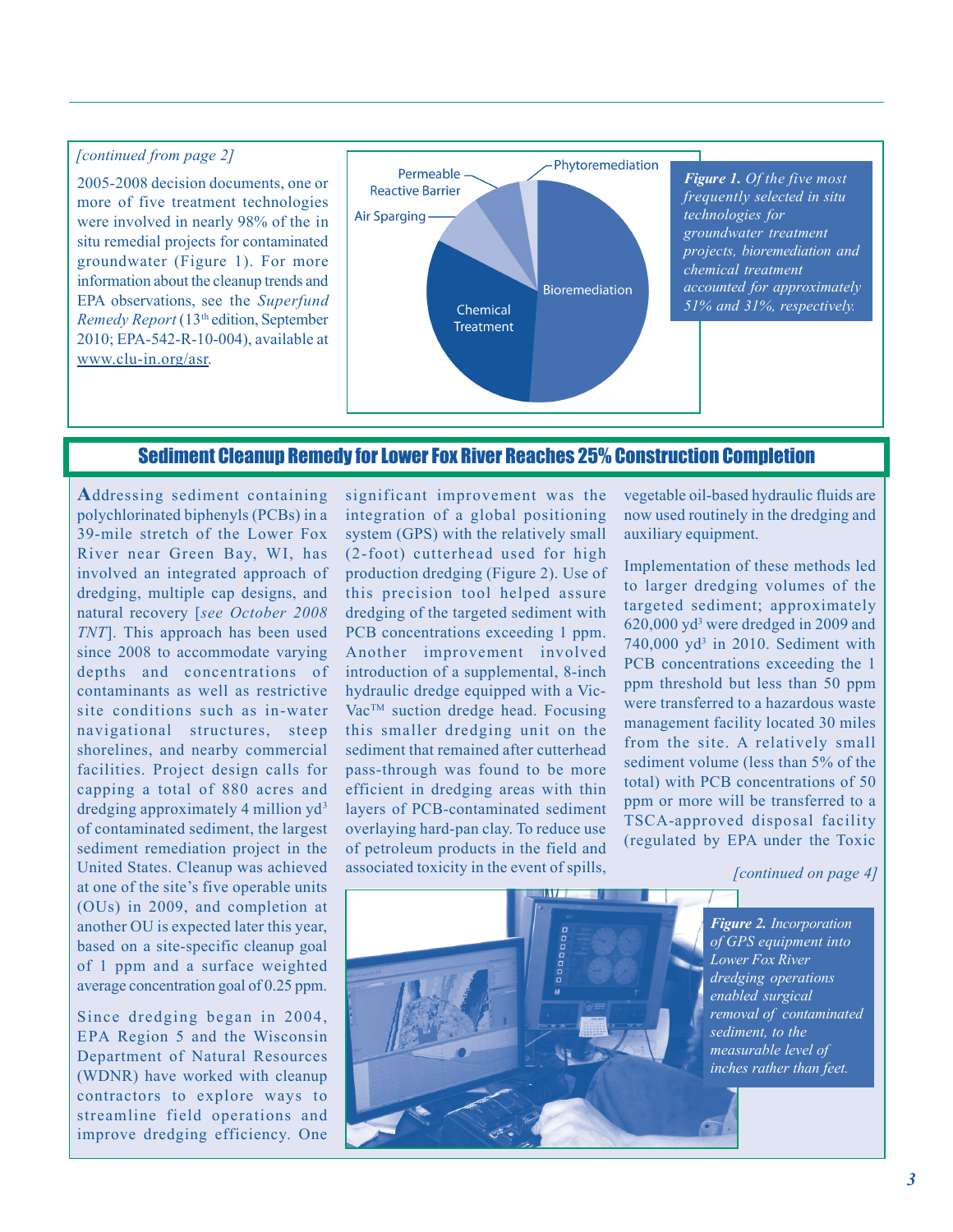### *[continued from page 3]*

Substances Control Act) located several hundred miles away in Michigan.

Cap construction based on three primary design configurations has been completed on 290 acres of contaminated sediment, about 33% of the total required. In OU1, where capping was completed in 2009, a total of 221 acres were capped with an average 12-inch-thick layer of mixed sand and gravel. At an additional 37 acres of OU1 where dredging had occurred but residual contamination remained, selected areas were covered with 3-9 inches of clean sand.

Long-term monitoring of areas achieving the cleanup goals began in early 2010, with a focus on quantifying risk reduction in fish and surface water as well as sediment.

Monitoring results at OU1 show that PCB concentrations in tissue of walleye as the primary ecological indicator species had decreased 73% when compared to the 1990-2003 baseline, at which time 3 of 79 walleye (4%) exhibited concentrations below 0.05 ppm. In 2010, 24 of 27 walleye (89%) from OU1 had concentrations less than 0.05 ppm, resulting in an average PCB concentration of 0.03 ppm.

Monthly analysis of the OU1 water column during 2010 showed a PCB concentration substantially lower than pre-remedial (1998) concentrations. Even greater PCB reductions were observed when compared to the 5-9 ng/L range measured in 2007, when dredging had already begun; as with most contaminated sediment dredging projects, the contaminant concentrations temporarily increased due to water turbulence. Additionally, OU1 sediment surface samples indicated an average PCB concentration of 0.25 ppm, substantially lower than the preremedial (1998) concentrations.

Similar monitoring steps will be conducted at each capped area approximately two years and four years after construction completion and every five years thereafter until cleanup goals are achieved. Based on the past three years of progress, EPA Region 5 anticipates completion of cap construction and sediment dredging in 2017. To date, project costs total over \$300 million, including dredging, dewatering, waste disposal, and cap installation.

*Contributed by Jim Hahnenberg, EPA Region 5 [\(hahnenberg.james@epa.gov](mailto:hahnenberg.james@epa.gov)  or 312-353-4213)* 

# EZVI Injection Field Test Leads to Pilot-Scale Application

**T**esting and monitoring of emulsified  $zero$ -valent iron<sup>TM</sup> (EZVI) injections were conducted at Cape Canaveral Air Force Station's Launch Complex 34, FL, from 2002 to 2005 to evaluate the technology's efficacy in enhancing reductive dechlorination by increased dissolution of dense nonaqueous-phase liquid (DNAPL) [*see September 2005 TNT*]. Results from the small field test showed an average 71% reduction of TCE concentrations in groundwater wells (at a depth of approximately 8 meters bgs) and a 56% reduction in mass flux. Later in 2005, findings from the field test were used to begin a pilot-scale demonstration at the Marine Corps Recruit Depot in Parris Island, SC, with a focus on differentiating the technology's degradation mechanisms and improving substrate delivery methods.

As originally developed by the National Aeronautics and Space Administration (NASA), EZVI consists of food-grade surfactant, biodegradable vegetable oil, water, and nano- or micro-scale iron that are mixed onsite. The technology relies on presence of the water and oil to increase contact between the ZVI particles and DNAPL and consequently dissolve chlorinated VOCs. This increased dissolution of sorbed or trapped DNAPL allows enhanced reductive dechlorination to proceed. In addition, the ZVI's vegetable oil and surfactant components serve as long-term electron donors for anaerobic biodegradation.

 DCE, and VC in the same wells were as The pilot-scale demonstration was conducted at the Depot's Site 45, where earlier investigations revealed the presence of source-zone tetrachloroethene (PCE) DNAPL. Concentrations of the chlorinated daughter products TCE, *cis*high as  $160 \text{ mg/L}$ ,  $180 \text{ mg/L}$ , and  $13$ mg/L, respectively.

The two EZVI delivery methods found to be most effective in the Cape Canaveral field test were evaluated in two side-by-side plots at Site 45: pneumatic injection using nitrogen gas to fracture the subsurface, and direct injection using a direct-push rig. In the pneumatic injection plot, which encompassed  $51 \text{ m}^3$ , a total of 2,180 liters of EZVI containing 225 kg of iron, 856 kg of corn oil, and 22.5 kg of surfactant were injected to treat an estimated 38 kg of VOCs (of which roughly 38% is attributed to DNAPL). The EZVI was injected using a bottom-up injection procedure in eight locations between 2.13 and 5.64 meters bgs. Approximately 121 liters of EZVI "daylighted" by migrating up the area's former investigation borings to the ground surface.

*[continued on page 5]*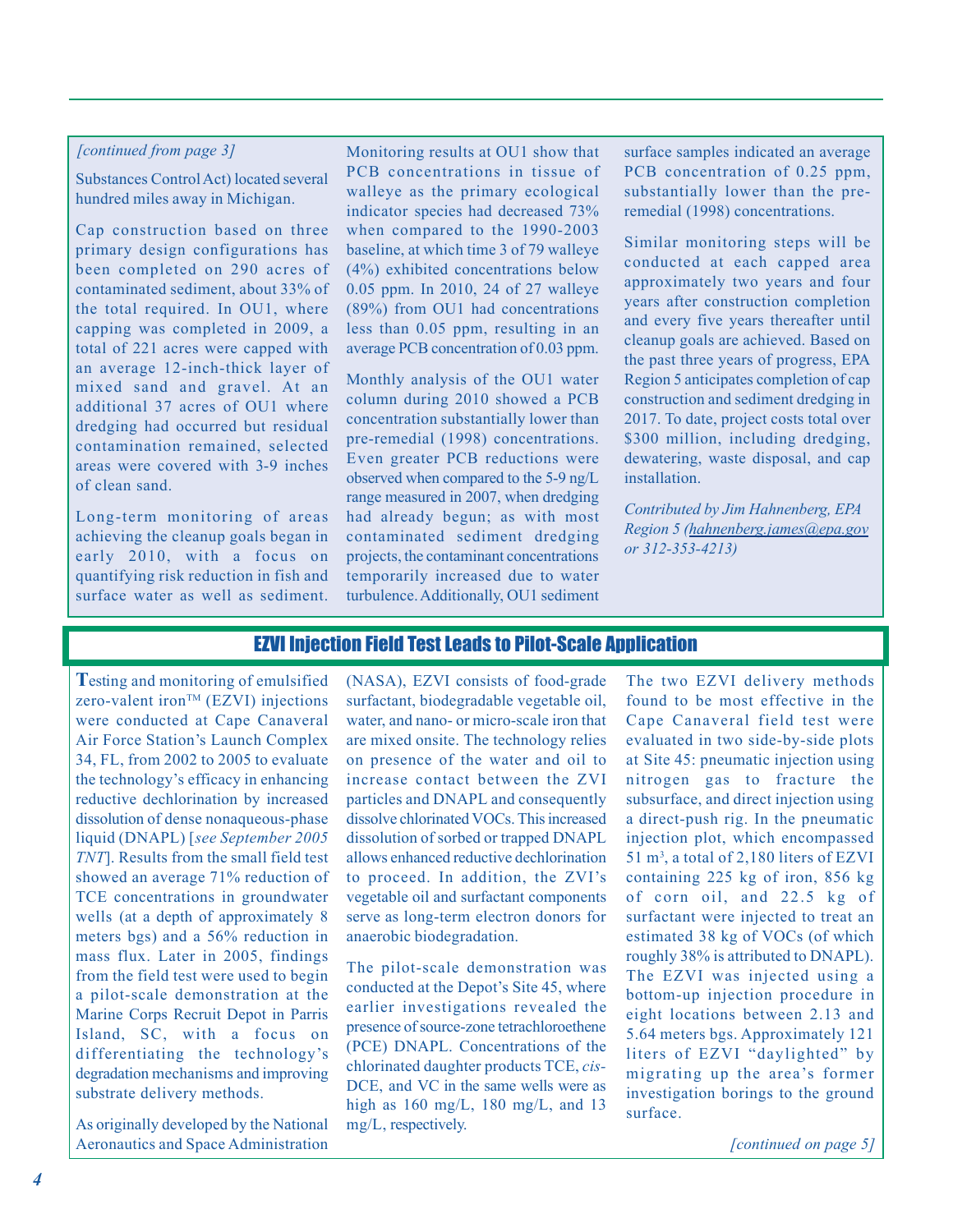#### *[continued from page 4]*

In the adjacent  $11-m^3$  plot, 572 liters of EZVI containing 59 kg of iron, 225 kg of corn oil, and 5.9 kg of surfactant were directly injected into four locations at depths of 1.83-3.66 meters, to treat an estimated 155 g of VOCs. Approximately 19 liters of injected EZVI daylighted during injection. Both delivery methods involved EZVI containing iron in the form of nano-scale particles.

Based on visual observation of soil cores at 17 test plot locations, pneumatic injection achieved a 2.1 meter radius of influence (ROI), while direct injection reached a smaller ROI of 0.89 meters. The cores also suggested that EZVI in both plots was not as evenly distributed throughout the target treatment interval as desired, likely due to viscous fingering of the DNAPL or preferential flow paths. Results suggest that pneumatic injection may be well suited to a relatively large source zone (with a high volume of contaminants), while direct injection may be better suited to a smaller source zone.

Sampling of downgradient wells 2.5 years after injection indicated that decreased PCE and TCE concentrations highly correlated to increases in degradation products including ethene (Figure 3). Nine testplot soil cores collected from ground surface to a depth of 6.1 meters bgs were used to evaluate VOC mass distribution, and measurements of soil porosity, bulk density, and the fraction of organic carbon were performed on selected soil samples to refine the VOC mass estimates. By March 2009, total VOC mass in the pneumatic injection plot had decreased approximately 86%, from the estimated 38 kg to 5 kg. Based on soil and groundwater sample analyses, treatment resulted in an



*Figure 3. VOC concentrations in groundwater of one representative monitoring well at Site 45 illustrate the typical spike in PCE and TCE degradation products (*cis*-DCE and VC) that occurred after EZVI injection, followed by steady decreases to levels significantly below pretreatment concentrations. Increasing generation of methane (degradation of EZVI) and ethene (degradation of* cis*-DCE) over the same period indicated these changes were due to contaminant degradation rather than dissolution or migration.* 

estimated 63% reduction in the sorbed and dissolved phases and 93% reduction in the PCE DNAPL mass. Integral pump tests in downgradient wells and groundwater sampling along multilevel transects for the pneumatic injection pilot showed that mass flux decreased more than 85% for both PCE and TCE and significantly increased (145- 2,271%) for ethene.

VOC degradation via biological processes was suggested by significant increases in dissolved sulfide, volatile fatty acids, and total organic carbon. Concurrently, significant decreases in dissolved sulfate and pH were observed. Dissolved oxygen levels remained below 2 mg/L prior to and

after injection. Although microbial analysis was not performed for the source area, earlier study at another Site 45 groundwater plume area with similar lithology and hydrology revealed the presence of microbes (*Dehalococcoides* sp.) known to degrade *cis-*DCE and VC to ethene. A more recent (2010) microcosm study conducted jointly by Nankai University, Rice University, and Carnegie Mellon University shows no deleterious effect of nano-scale ZVI on the abundance of bacterial species such as *Dehalococcoides*.

Ongoing work includes evaluating transformation and mobility of the *[continued on page 6]*